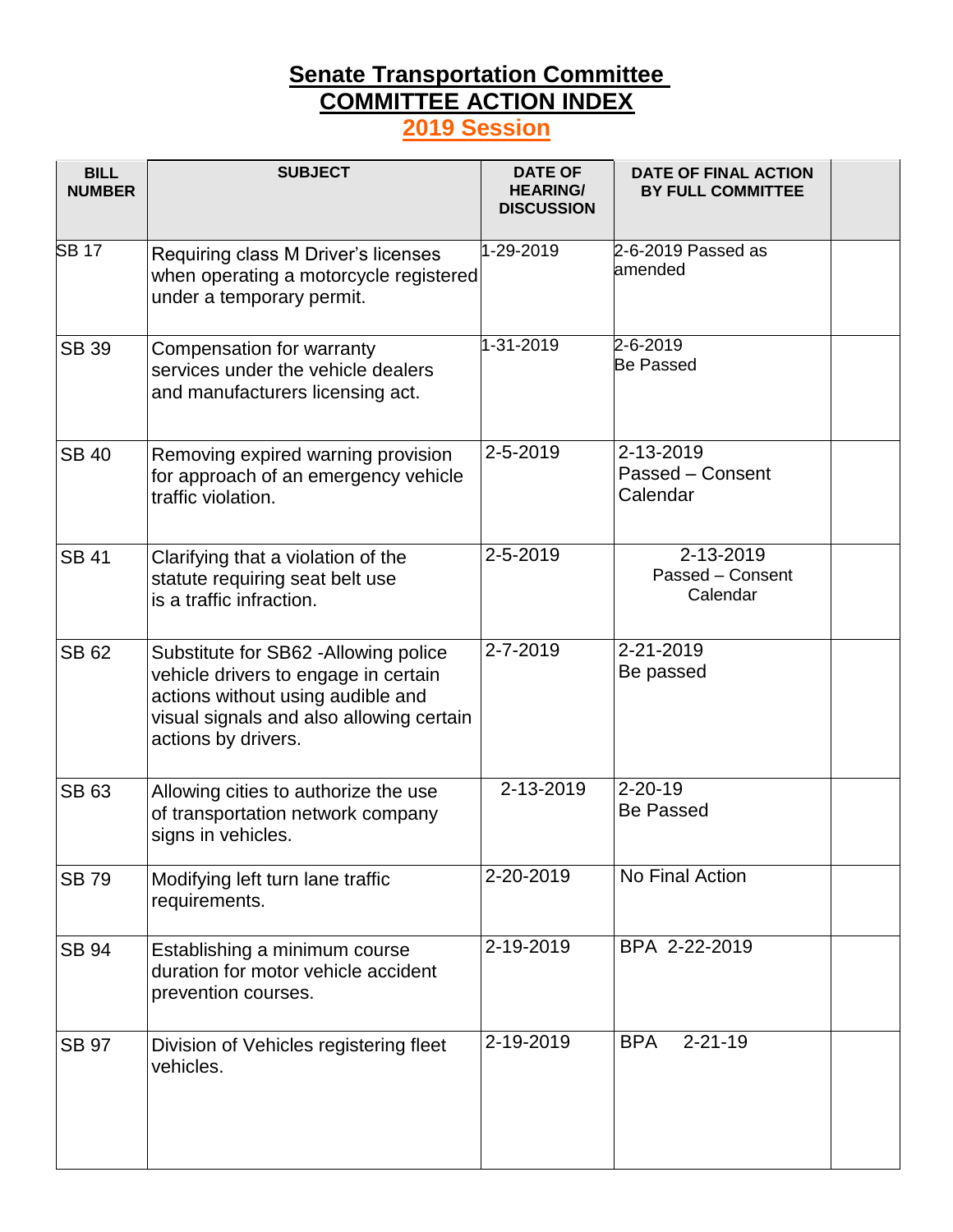| <b>SB 136</b>  | Designating a bridge on US 77 in<br>Cowley County as the SGT Kevin<br>Gilbertson veterans memorial<br>bridge.                                                                                        | 2-21-2019      | $2 - 22 - 19$<br>Passed as amended                           |
|----------------|------------------------------------------------------------------------------------------------------------------------------------------------------------------------------------------------------|----------------|--------------------------------------------------------------|
| <b>SB 138</b>  | Designating a portion of US 77 as<br>the Captain Donald Root Strother<br>memorial highway.                                                                                                           | 2-21-2019      | $2 - 22 - 19$<br><b>Be Passed</b>                            |
| <b>SB 139</b>  | Changing certain registration and<br>title fees on vehicles and disposition<br>of funds.                                                                                                             | 2-12-2019      | No Final Action                                              |
| <b>SB 143</b>  | Allowing certain individuals to be<br>eligible for restricted driving<br>privileges.                                                                                                                 | 2-22-2019      | No Final Action                                              |
| <b>SB 187</b>  | Providing for an increase in permit fees<br>for oversize or overweight vehicles                                                                                                                      | 3-15-2019      | Passed as Amended<br>3-22-2019 - contents<br>into HB 2225    |
| <b>SB 189</b>  | Providing for an increase in registration<br>fees for electric and hybrid vehicles.                                                                                                                  | 3-12-2019      | 3-19-2019<br>Amended into HB<br>2214; Sen.Sub 2214<br>Passed |
| <b>SB 192</b>  | Authorizing the secretary of<br>transportation to designate toll projects<br>on new and existing highways and<br>changing the requirement to fully fund<br>toll projects solely through toll revenue | $3 - 7 - 2019$ | Contents placed into<br>S.Sub HB 2007                        |
| <b>HB 2007</b> | Creating the United States army, navy,<br>air force, marine corps and coast guard<br>veteran license plates.                                                                                         | 3-15-2919      | 3-18-2019<br>Passed                                          |
| <b>HB 2070</b> | Designating a portion of United States<br>highway 75 as the John Armstrong<br>memorial highway.                                                                                                      | 3-20-2019      | Passed as Amended<br>3-22-2019                               |
| <b>HB 2087</b> | Allowing certain light screening<br>material on motor vehicle windows.                                                                                                                               | 3-21-2019      | Passed as Amended<br>3-22-2019                               |
| HB 2125        | Requiring licensees operating a motor<br>vehicle to promptly deliver driver's<br>license upon demand by authorized<br>persons.                                                                       | 3-21-2019      | 3-22-2019<br>Passed                                          |
| HB 2126        | Regulating the operation of electric-<br>assisted scooters on roads and<br>highways.                                                                                                                 | 3-13-2019      | 3-14-2019<br>Passed as Amended                               |